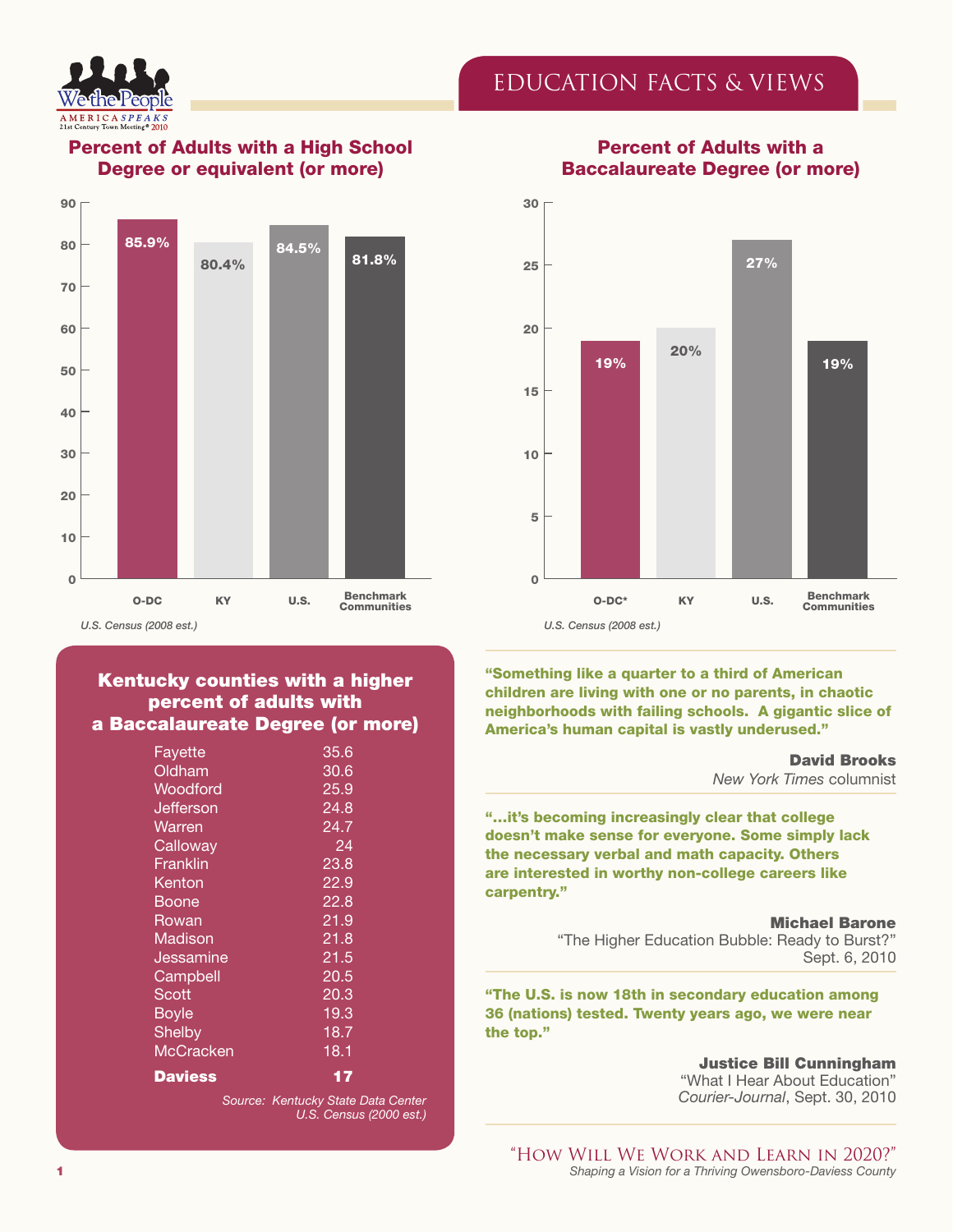

| <b>School District Comparisons</b>                                        |            |             |                   |           |             |
|---------------------------------------------------------------------------|------------|-------------|-------------------|-----------|-------------|
|                                                                           | <b>OPS</b> | <b>DCPS</b> | <b>OCS</b>        | <b>KY</b> | <b>U.S.</b> |
| No. of Schools                                                            | 10         | 18          | 4                 | 1,243     |             |
| No. of Students in Schools                                                | 4,063      | 11,091      | 1,285             |           |             |
| School Tax on \$100,000 House                                             | \$767      | \$563       | N/A               | \$522     |             |
| Percent of high school freshmen who<br>complete high school in four years | 80%        | 88%         | 95%               | 77%       | 73%         |
| ACT Score (composite)                                                     | 20.6       | 21          | 22.6              | 19        | 21          |
| <b>Instructional Funds per Student</b>                                    | \$5,653    | \$5,279     | \$3,235           | \$5,181   | \$6,253     |
| <b>Total Revenue per Student</b>                                          | \$11,303   | \$9,557     | $\qquad \qquad -$ |           |             |
| <b>Free/Reduced Lunch Rate</b>                                            | 72%        | 51%         | 13%               | 56%       | 62%         |
| <b>Student-Teacher Ratio</b>                                              | 12:1       | 15:1        | 15:1              | 15:1      | 15.5:1      |
| Ave. Teacher Pay                                                          | \$46,702   | \$48,085    | \$39,532          | \$46,976  |             |

*Kentucky District Data Profiles (2007-2008)*

*Kentucky Legislative Research Commission, Office of Educational Accountability Local School Districts*

| <b>Core Content Tests (2008)</b><br><b>Academic Index - High School</b> |            |             |                   |  |
|-------------------------------------------------------------------------|------------|-------------|-------------------|--|
|                                                                         | <b>OPS</b> | <b>DCPS</b> | <b>State Ave.</b> |  |
| Reading                                                                 | 89         | 94          | 88                |  |
| <b>Math</b>                                                             | 66         | 70          | 69                |  |
| Science                                                                 | 74         | 73          | 72                |  |
| Writing                                                                 | 81         | 72          | 76                |  |

*Kentucky District Data Profiles (2007-2008)*

*Kentucky Legislative Research Commission, Office of Educational Accountability Local School Districts*

# College or Career Ready?

| Greenwood (Bowling Green) High School | 49% |
|---------------------------------------|-----|
| <b>Bowling Green High School</b>      | 45% |
| <b>Daviess County High School</b>     | 43% |
| <b>Heath High School</b>              | 43% |
| Lone Oak High School                  | 41% |
| <b>Apollo High School</b>             | 38% |
| <b>State Average</b>                  | 34% |
| Paducah Tilghman High School          | 34% |
| <b>Owensboro High School</b>          | 31% |
| Warren East High School               | 31% |
| <b>Reidland High School</b>           | 31% |
| <b>Warren Central High School</b>     | 29% |
| <b>Christian County High School</b>   | 25% |
| <b>Hopkinsville High School</b>       | 25% |

 *No Child Left Behind Report 2010*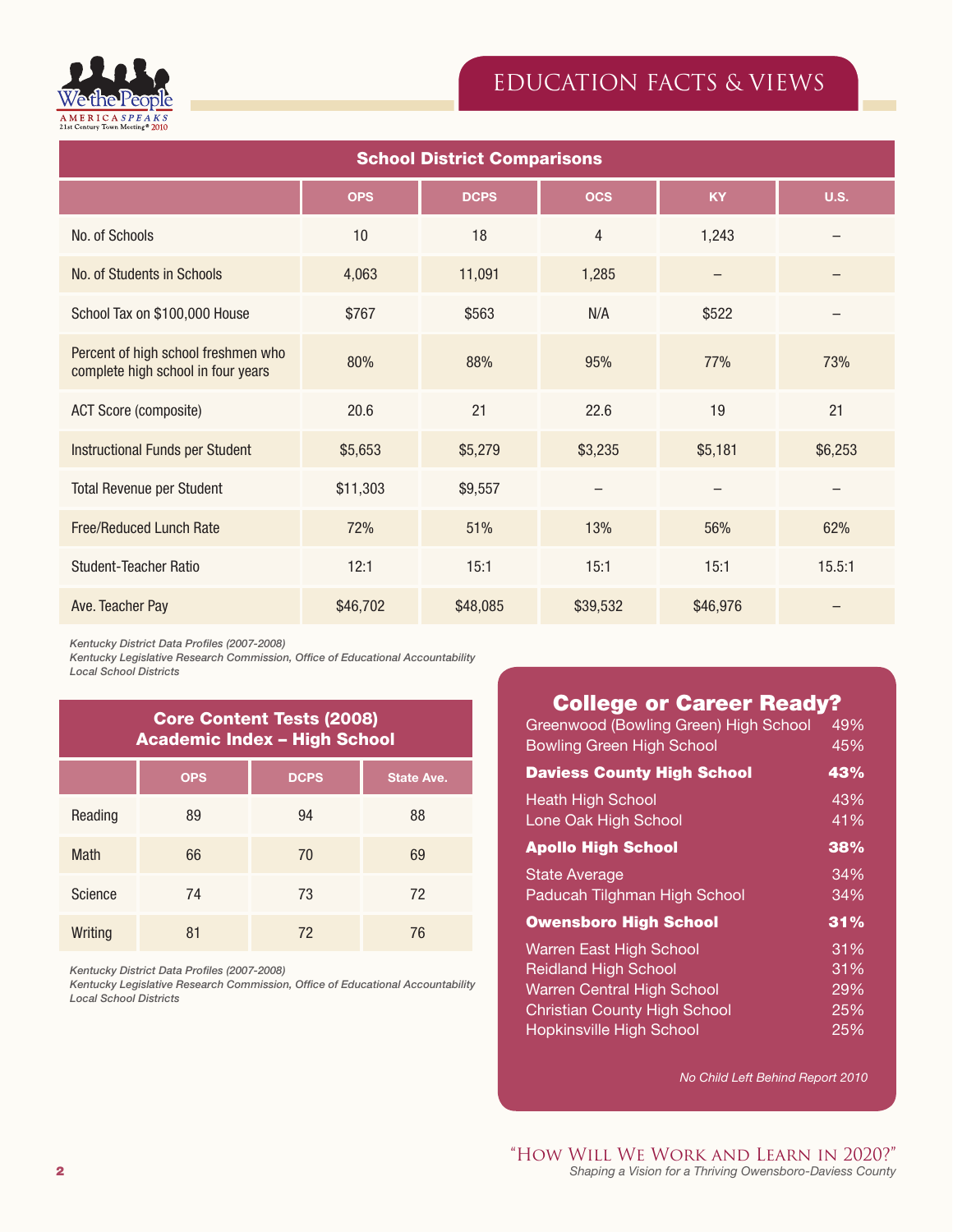

| <b>High School Math and Science Comparisons (2010)</b><br><b>Students at a Proficient/Distinguished Level</b> |       |                                   |       |
|---------------------------------------------------------------------------------------------------------------|-------|-----------------------------------|-------|
| <b>Math</b>                                                                                                   |       | <b>Science</b>                    |       |
| Louisville Manual                                                                                             | 77.9% | Frederick Frazier (Cloverport)    | 85.7% |
| Frederick Frazier (Cloverport)                                                                                | 61.9% | <b>Louisville Manual</b>          | 70.8% |
| <b>Lexington Dunbar</b>                                                                                       | 58.4% | <b>Lexington Dunbar</b>           | 57.6% |
| Greenwood                                                                                                     | 53.1% | Louisville Atherton               | 52.9% |
| <b>Bowling Green</b>                                                                                          | 51.5% | Lexington Henry Clay              | 51.5% |
| <b>Warren East</b>                                                                                            | 50.5% | Greenwood                         | 49.9% |
| Lexington Henry Clay                                                                                          | 48.9% | <b>Bowling Green</b>              | 48.1% |
| <b>Louisville Atherton</b>                                                                                    | 45.0% | <b>Apollo High School</b>         | 44.4% |
| <b>Owensboro High School</b>                                                                                  | 41.4% | <b>Owensboro High School</b>      | 42.8% |
| <b>Warren Central</b>                                                                                         | 41.1% | <b>Henderson County</b>           | 42.4% |
| <b>Henderson County</b>                                                                                       | 38.2% | <b>Warren Central</b>             | 37.6% |
| <b>Scott County</b>                                                                                           | 36.2% | <b>Warren East</b>                | 37.3% |
| <b>Daviess County High School</b>                                                                             | 36.2% | <b>Daviess County High School</b> | 37.2% |
| <b>Apollo High School</b>                                                                                     | 36.0% | <b>Scott County</b>               | 35.5% |

*Kentucky Department of Education*

Kentucky needs 210,457 more college graduates to be an average state in terms of educational attainment.

By 2020, to reach the national average in terms of the percentage of the population with a baccalaureate degree, Kentucky needs to double the number of college graduates we have today.

"No more than half of those who began a four-year bachelor's degree program in the fall of 2006 will get that degree within six years…for college students who ranked among the bottom quarter of their high school classes…80 percent will probably never get a bachelor's degree or even a two-year associate's degree."

> Jacque Steinberg *New York Times* May 14, 2010